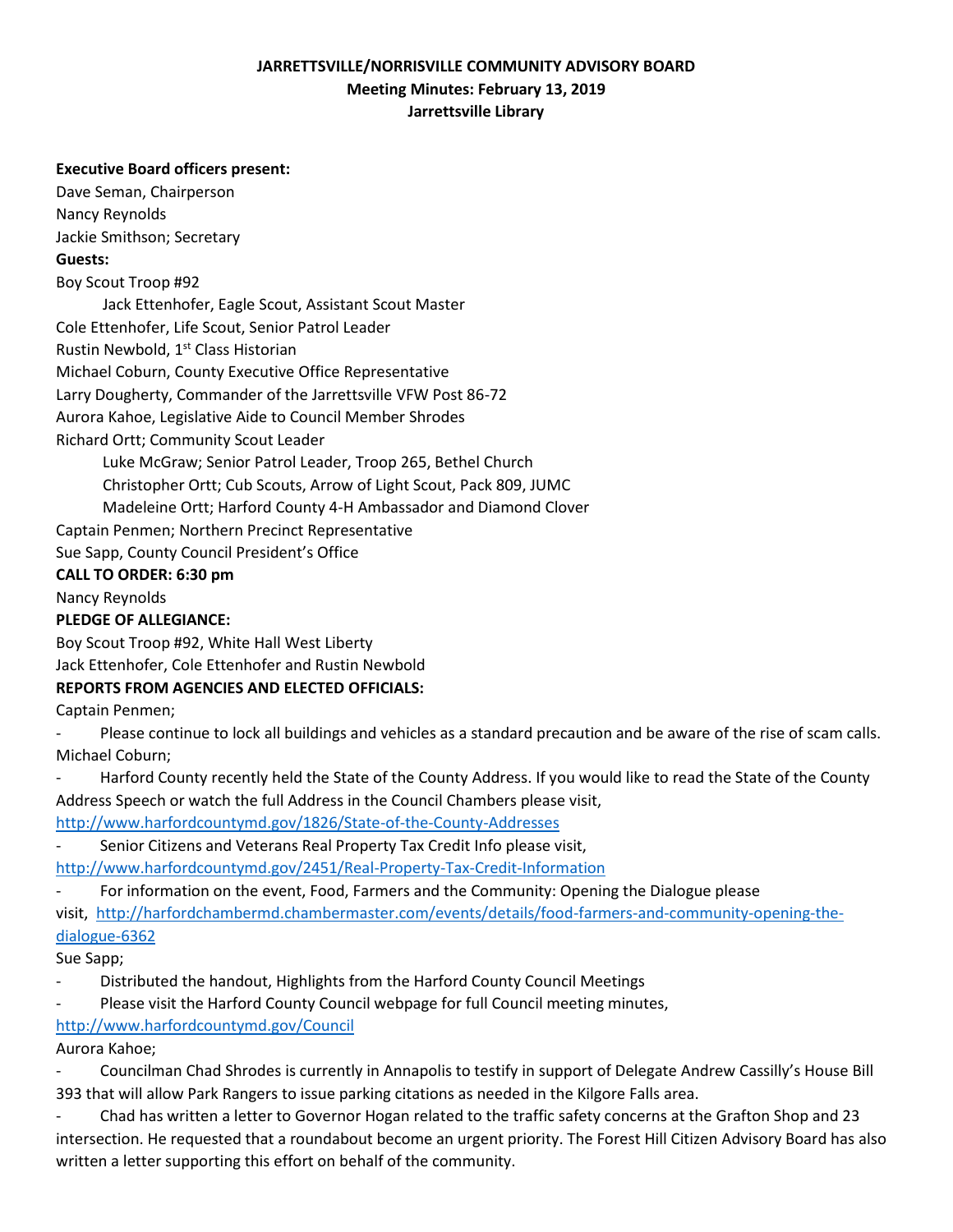- Nancy Dance: Is there anything that can be done about the recent increase in junk calls to our personal cell phones?

## **Speaker:**

Richard Ortt**;** Introduction to Youth groups in Jarrettsville/Norrisville

- Programs available to youth in our area include, Parks and Recreation activities, church youth groups, 4-H, Cub Scouts, Boy Scouts, Girl Scouts, Masonic youth groups, volunteers at Eden Mill, Summer Reading Program at the Library, Cadet Program at the Fire Company and Venture Scouts.

Madeleine Ortt; Harford County 4-H Ambassador and Diamond Clover

o 4-H is open to youth ages  $5 - 18$ 

o Members projects help them learn about specific interest areas including, animal and agricultural sciences, STEM, business and citizenship, creative arts, environmental and outdoor science, healthy living and foods.

o Clubs who meet in our Jarrettsville and Norrisville area include Blue Ribbon, Black Horse and Clover Life.

Christopher Ortt; Cub Scouts, Arrow of Light Scout, Pack 809, JUMC

o There are 2 Cub Scout Packs in our community. 865 meets at William Walters Methodist and 809 meets at both Jarrettsville Methodist and Beth Presbyterian.

o Cub Scouts is for youth ages  $5 - 11$ .

o Activities include camping, science, crafts, knot tying, first aid and learning about our local fire department and sheriff's office.

Luke McGraw: Senior Patrol Leader, Troop 265, Bethel Church

o There are 2 Boy Scout troop in our area servicing youth ages 13 – 17 years old. 809 meets at Jarrettsville Methodist and they have 19 members. Troop 809 has done some Eagle project in our area including the recent fire pit at Bethal Presbyterian. Troop 265 meets at the VFW in Jarrettsville

o and has 50 members. Troop 809 has done serval maintenance and repairs project around Jarrettsville including a flag pole and memorial gardens.

Girl Scouts has 5 troops in our area and serves girls from Kindergarten through grade 12. Along with traditional scouting skills Girl Scouts of America is looking to add technology focused experiences and activities as well.

Larry Dougherty, Commander of the Jarrettsville VFW Post 86-72

The Jarrettsville VFW opened in 1948.

- Services to Veterans in our area include, transportation to various activities, holiday dinners and burial honor detail.

- Jarrettsville Young Marines is a youth group similar to Boy Scouts but with a military focus.

- VFW fundraising and hall rentals is all income that goes back to our community and to our veterans. The small hall holds about 100 people and the large hall hold about 200 people.

Hours are Tuesday – Friday 6 pm – 11 pm, Saturday 1 pm – 11 pm and Closed Sunday – Monday.

You can become a member of the axillary if you, yourself or any member of your family has served across seas.

# -

**OLD BUSINESS:**

Aimee O'Neill, Stop Transource Powerlines Harford County;

The Pennsylvania side of this fight has moved along farther. On the Maryland side, the process has been pushed back. There will be no public hearing until May.

- Please sign up for important notices by emailing, [stoptransourceiec@gmail.com](mailto:stoptransourceiec@gmail.com)
- Follow the group on Facebook, Stop Transource Power Lines Harford County, MD Aurora Kahoe;
- Armstrong is still in discussion with Harford County. Nothing new to report yet.

# **BOARD OF EDUCATION:**

Nancy Reynolds;

- Board is currently looking at the budget. They are looking at eliminating 197 instructional positions and 33 administration positions.